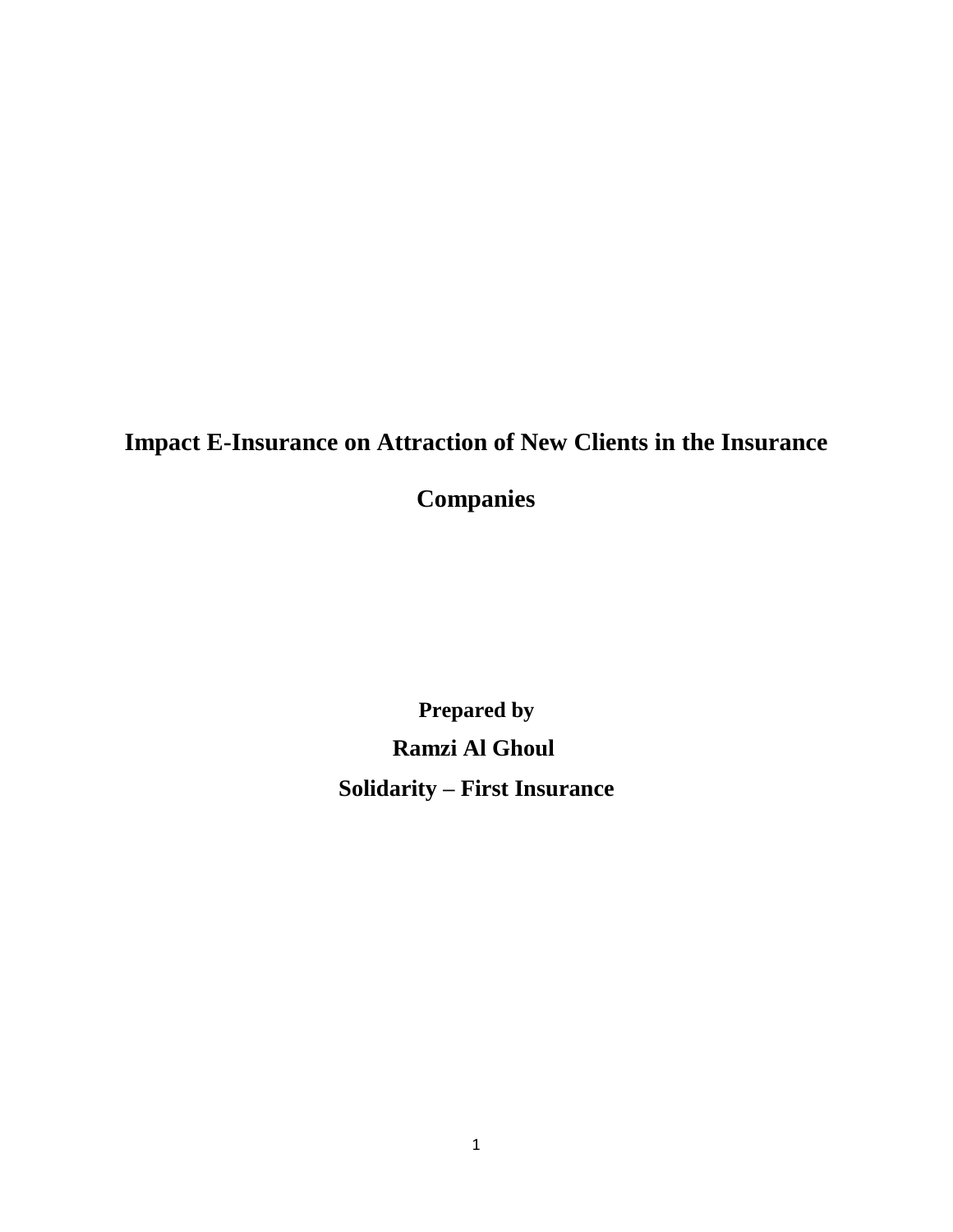#### **Abstract**

 This study explores a new theme that is the Impact E-Insurance on attraction of new clients in the insurance companies in this study it represents an important instrument in the light of globalization for economy and companies, which it is characterized by a very wide purchase for different clients, extensive and in-depth review of the literature provided a significant contribution to clarify the concept of E-Insurance on attraction of new clients, this study also is working on the application of social media model and its three dimensions (content, new offers, and social media tools) its impact on attracting new clients in the Insurance Companies.

 In general, success of a company depends on its ability to satisfy the clients. Therefore, the company seeks to retain existing clients on one hand and attract new clients on other hand, companies in general and insurance companies in particular face the problem of attracting new clients because of insurance awareness, difficulty in reaching new clients and competition in the insurance sector, accordingly, the problem of the study is the need to determine the impact of E-Insurance its different dimensions on Attraction of New Clients.

#### **Introduction**

With the evolution of information technology (IT) and the rise of the networking era and the Internet, another world is growing, rising and still expanding constantly that is the virtual or digital world. Today all businesses compete in two worlds: the physical world of resources that managers see and touch, and the virtual world of information. If the market is the place where goods and services exchange create physical value, Marketspace is the virtual framework whose relationships, products and services are computerized network information, creating the virtual value on a wide range of options and on the basis of the company's own capabilities which integrates networked with the capabilities of others such as suppliers and competitors. This development has led to the emergence of virtual companies as a new type of companies that use networks effectively and the characteristics and capabilities of the Internet to create a new market for its services and to achieve competitive advantage over competitors in this market space. The Internet relies on multimedia to provide service and benefit. It is a medium for e-mail, electronic data exchange, teleworking, entertainment, games, distance learning, news, music, auctions, brokers, deals and many more. Internet services and applications are covering the economies of countries and the whole world, where transactions and e-business are estimated to be trillions. In fact, any economic sector remains out of this development and any company, no matter how successful in the physical market, will lose an important aspect of its market and will face great problems in the face of competitors who have turned a large part of its services into e-business and e-commerce.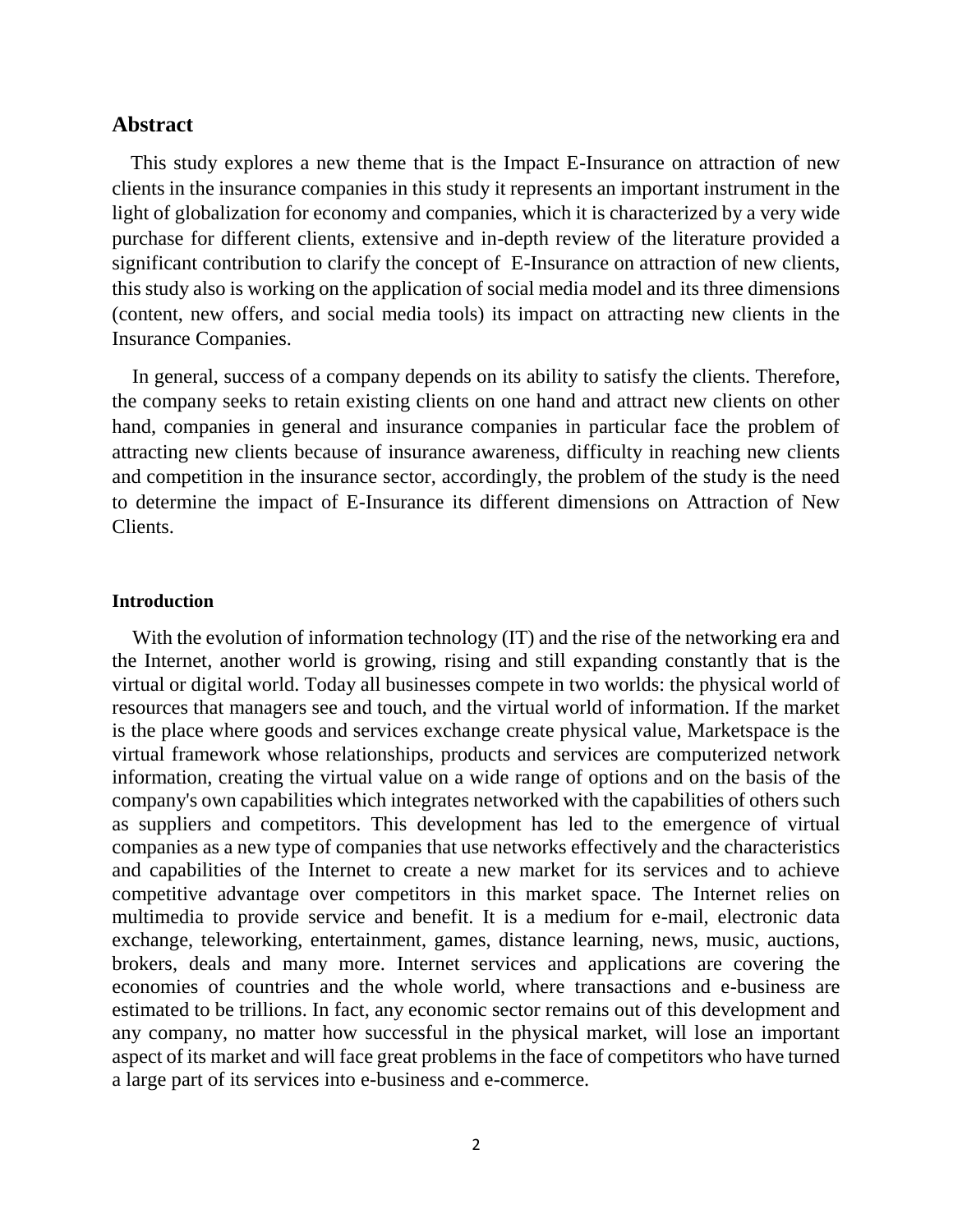The insurance sector is one of the main sectors of the national economy. Due to the increasing number of businesses and the diversification of its activities, the insurance sector has expanded significantly within the group of companies and financial services in each country and the world. The insurance sector is a modern sector characterized by rapid response to technological development and modern concepts and applications. Therefore, the development of insurance services in the physical world (providing face-to-face insurance services, direct contacts and insurance services guides) must be accompanied by development in the field of electronic insurance. E-insurance offers many benefits of using the Internet, its multiple channels, its high speed and the low cost of making deals. Einsurance is the result of evolution in communications and information technology (Hiwarkar and Khot, 2013), so it is an inevitable challenge by all insurance companies. Corporate websites have become the bottom line. Although all of these companies have such websites to publish information and advertisements. but most of these companies do not have a strategic vision to use the Internet and its various channels to develop their eservices. One of the important functions that the Internet has been contributing to the development of insurance business is attracting new clients. Although Internet channels are numerous, social media is one of the most important channels in this area.

This study seeks to determine the impact of using one of the Internet channels (social media) to attract new clients: This study was designed to present a critical review of BFTs through the following paragraphs:

- Internet: concept and tools
- Internet services
- Social media and attracting the new clients
- The fieldstudy (variables, sample, hypotheses of the study)
- Results of the study
- Conclusions and recommendations

#### **Internet: concept and tools**

If the company as a physical entity is the embodiment of capital in the industrial age, ebusiness is the same thing in the digital economy in terms of providing business opportunities in an expanding sector with more marginal value than its counterparts in other traditional sectors. Since the mid-1990s, the characteristics of business, assets, production, marketing and material distribution have been diminishing in importance and their valuecreating role in the development and expansion of e-business in its virtual and digital dimensions. All this was done by the Internet, which represents the most sophisticated technological complex in human history. So, what is the Internet? What are its characteristics? And its functions? And its advantages?

 The fact that the term 'Internet' refers to a range of technologies – as well as to diverse forms, services and content of information dissemination, communication exchange and even collaboration, all resulting in a plethora of usage experiences, is what makes the singularity of the term problematic (Livingstone, 2005,p3). he Internet as a comprehensive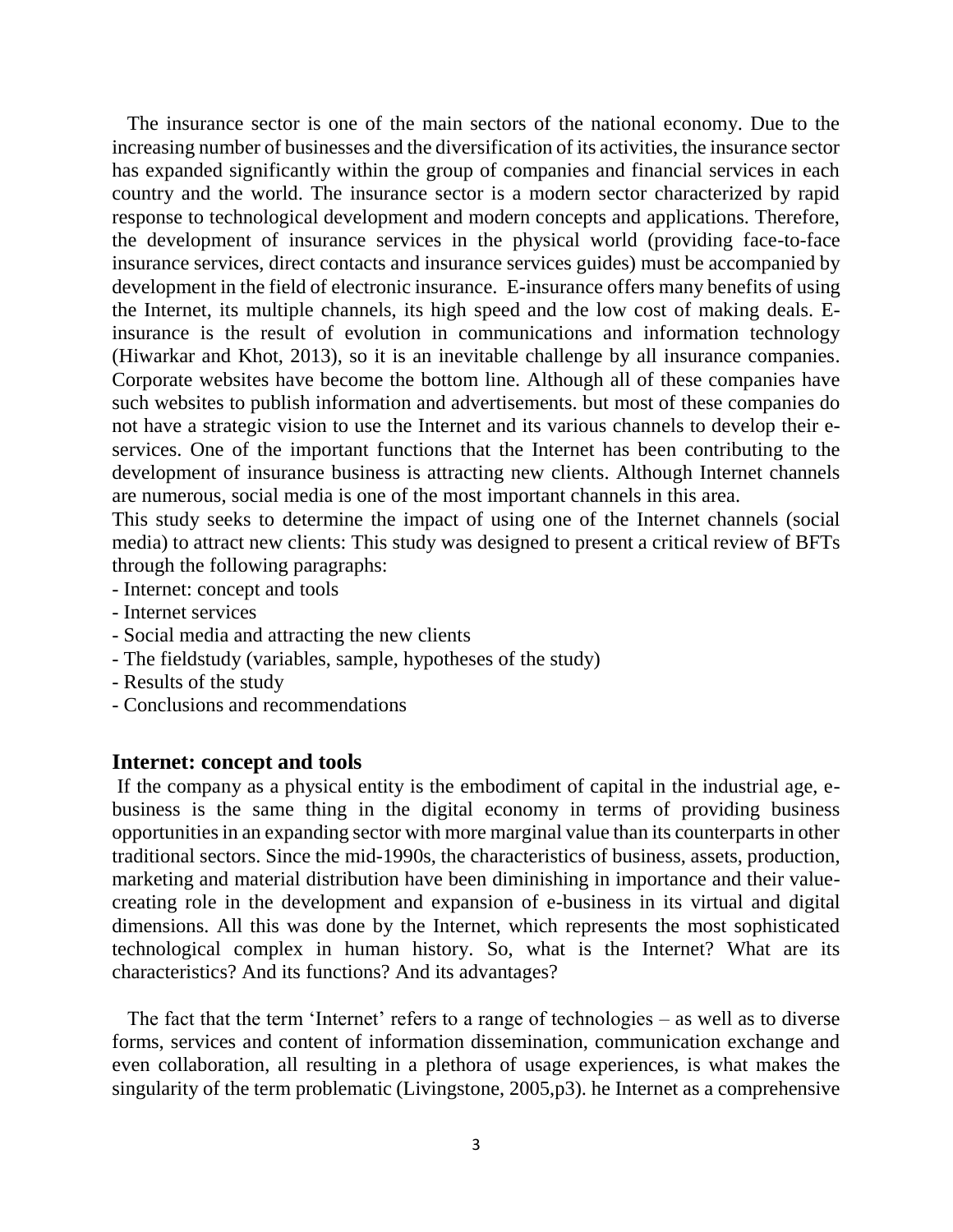information technology, is a global network of interconnected intelligent hardware and software systems that make possible the digitized storage, retrieval, circulation, and processing of information and communication across time and space (Selvin,2017). According to Brown et al .,(2012 p 256) Internet is based on network, so it represents a worldwide network of networks accessible to the public that employs the Transmission Control Protocol/Internet Protocol (TCP/IP) model. These protocols enable the Internet to perform functions in an interactive manner, where Internet as a network that uses the IP addressing scheme, supports the Transmission Control Protocol (TCP), makes services available to users much like a telephone system makes voice and data services available to the public (Laudon and Traver ,2014,p113). The Internet according to these definitions is the worldwide system of computer networks which can communicate interact with one another. Technically, there are three extremely important concepts the basis for understanding the Internet, these are (Laudon and Traver ,2014,p113)

- Packet switching: a method of slicing digital messages into packets, sending the packets along different communication paths as they become available, and then reassembling the packets once they arrive at their destination.
- Transmission Control Protocol/Internet Protocol (TCP/IP): protocol that establishes the connections among sending and receiving Web computers and handles the assembly of packets at the point of transmission, and their reassembly at the receiving end.
- Client/server computing: a model of computing in which powerful personal computers are connected in a network together with one or more servers.

 The use of the Internet for business requires the provision of Internet infrastructure, the organization of the general environment, the establishment of legal foundations and a clear policy to support the use of opportunities and facilities provided by the Internet for both companies and individuals. Establishing an appropriate framework for business and ecommerce requires: public policies; legal environment; privacy issues; technology standards; communications protocols; and security Technologies (Brown et al .,2012 p 254).

 Providing the right framework for the Internet environment helps governments, businesses, and individuals use the benefits and services they provide to the Internet at work and in public life. E-government, e-business, e-citizen and e-client are direct results of the Internet in a modern society that is part of the global network of e-life and e-business.

# **Internet services**

 The Internet has become an indispensable part of lifestyle in network communities and a major source of competitive advantage in modern businesses, and a key component of modern life for individuals. This is evident in the fact that the Internet offers a wide range of services, communication and networking among individuals and companies in different societies and the world. In today's world, the Internet arsenal offers a wide range of services that can be defined as follows (Brien and Marakas.2011.p226; Comer.2019p227; Hill, 2014):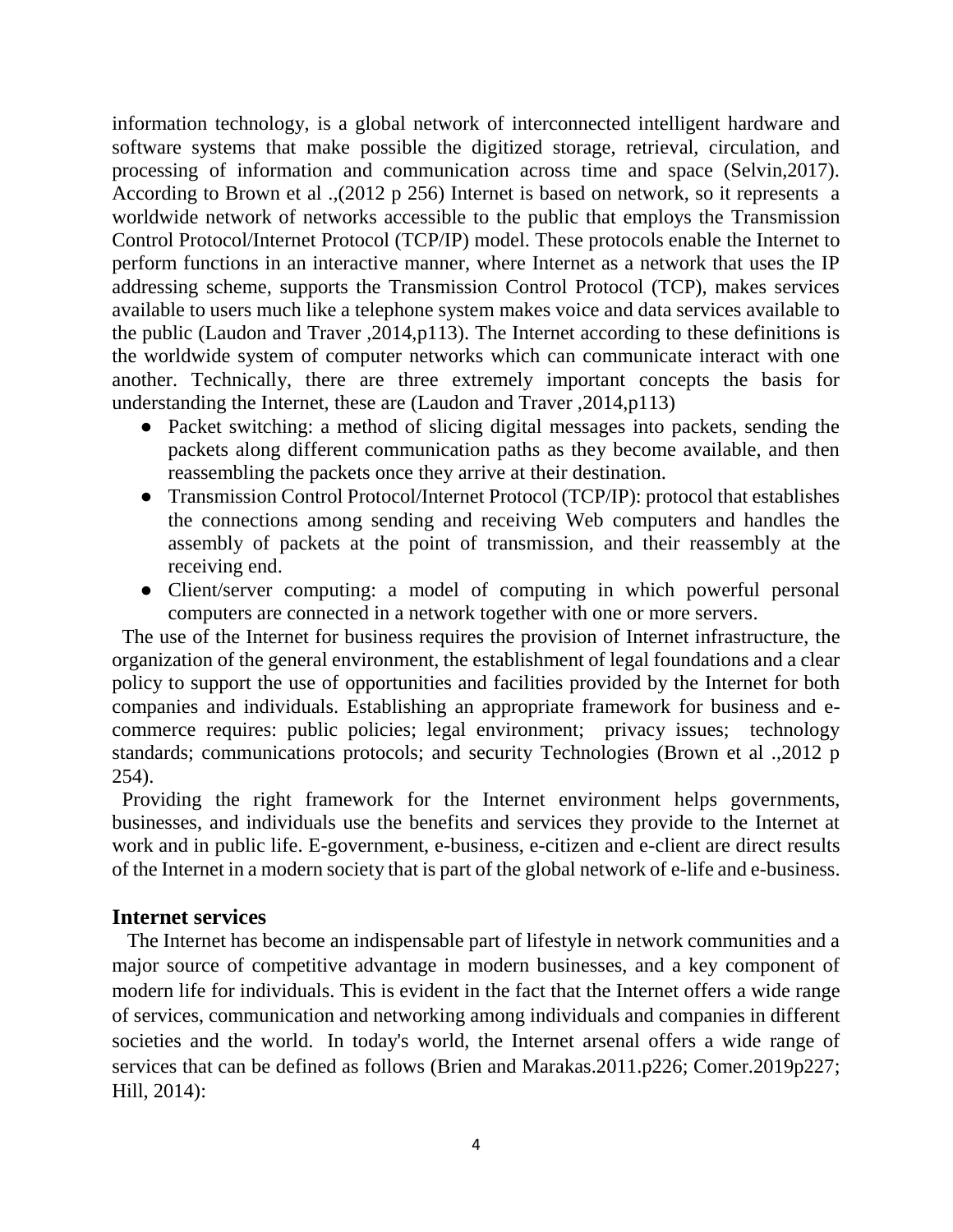• e-Mail. Use e-mail and instant messaging to exchange electronic messages with colleagues,

friends, and other Internet users.

- Discuss. Participate in discussion forums of special-interest newsgroups, or hold realtime
	- text conversations in Web site chat rooms.
- Publish. Post your opinion, subject matter, or creative work to a Web site or Weblog for others to read.
- Buy and Sell. Buy and sell practically anything via e-commerce retailers, wholesalers, service providers, and online auctions.
- Download. Transfer data files, software, reports, articles, pictures, music, videos, and other types of files to your computer system.
- Compute. Log onto and use thousands of Internet computer systems around the world.
- Connect. Find out what friends, acquaintances, and business associates are up to.
- Other Uses. Make long-distance phone calls, hold desktop videoconferences, listen to radio programs, watch television, play video games, explore virtual worlds, etc.
- The world wide web.
- Social networking and personal publishing
- The Internet of Things (IoT).
- Internet search (Search Engines).
- Voice and video communication (VoIP).
- Cloud services and cloud computing.
- e-commerce, in particular for airline transport, books, videos, etc.
- Social networks and social media platforms.

 All these services provide opportunities for companies in general and to insurance companies in particular to develop their services in e-commerce and e-business that can take many forms such as: B2B (Business to Business), B2C (Business to Customer of Client), , B2G (Business to Government), C3C (Customer to Customer), G2C (Government to Customer), B2E (Business to Employees) B2S ( Business to Supplier) and B2P (Business to Partner). In relation to clients, all these service and facilities offer broad opportunities to attract customers to businesses. This study will focus on E-Insurance and its role in attracting clients to insurance companies.

#### **E-Insurance and attracting the new clients**

E-Insurance is divided into several channels including social media and website. In this study, the focus will be on social media, as applications for companies have grown exponentially, making it a great addition to the company's website.

# **Social media**

 From linguistic point of view, the term social media consists two parts; media and social, "media" is an instrument of communication via radio, television, and internet, and "social" refers to the relationships between people. Social media is a group of applications based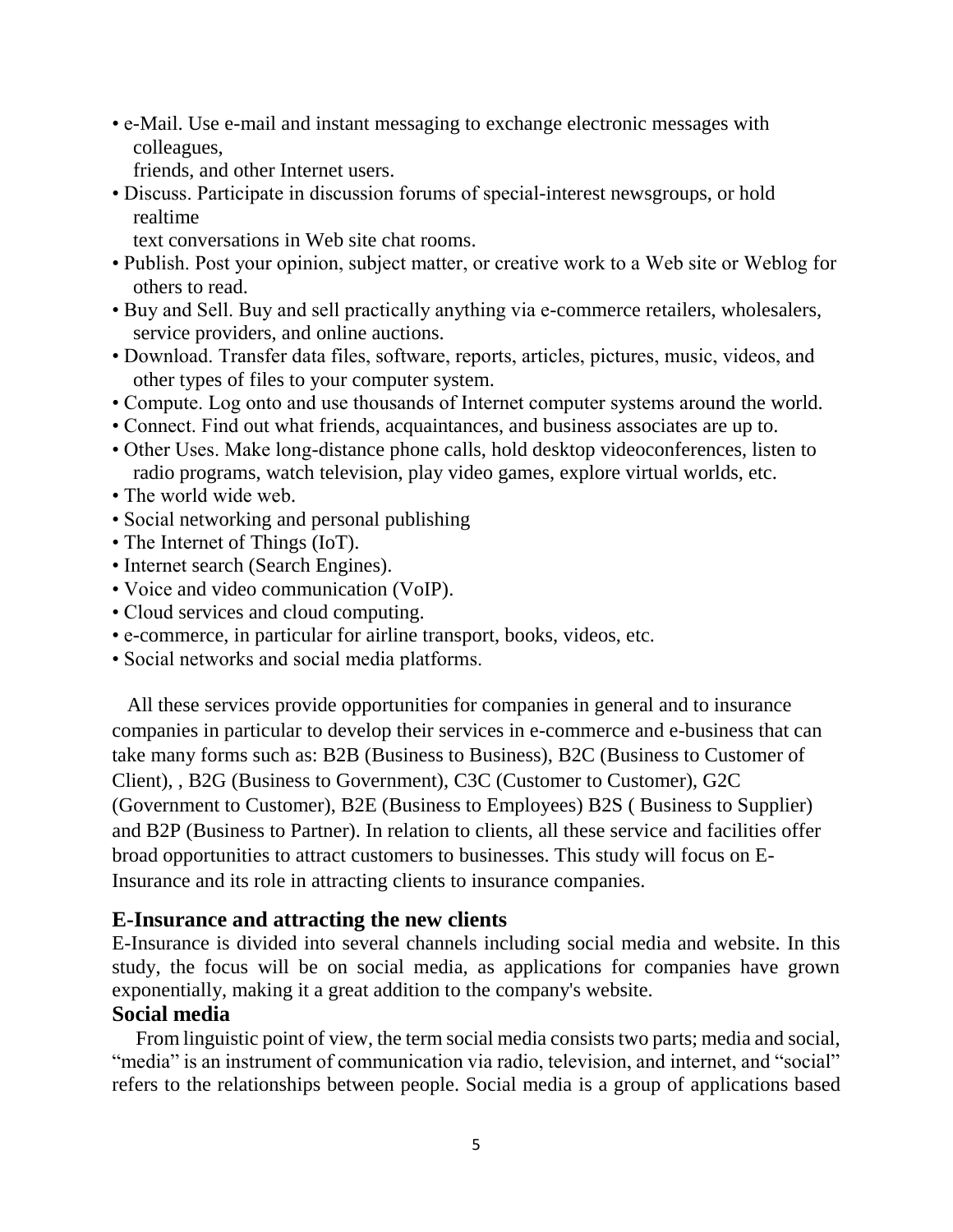on internet that frame on the ideological and technological understructure of Web, and allows creating and exchanging the content generated by the users (Wasike, 2013).

According to (Wasike, 2013), there are many characteristics of social media, these are as follow:

- 1) Enables web substance users to do more than just retrieve information; it enables users to actively interact with the content as well as its creators. This is the foundation of user-generated content.
- 2) Enables users to execute applications programs straight from their browsers and they can own and subsequently control.
- 3) Trust and respect: Good insurance stems from mutual trust, the insurance should foster a positive standard atmosphere in which employee are free to share personal opinions while respecting the opinions of one another without bread and butter in fear of retribution. Effective policies synopsis acceptable online employee behavior rather than listing the legal action that are forbidden. (Rowman & Littlefield, 2011)
- 4) Users are able to add value to the content they are accessing. This deftness leads to a seamless exchange of information building a robust dead body of knowledge that is sometimes called collective intelligence.
- 5) Utilizes simple, user friendly and "whippersnapper" interface that do not require specialized knowledge to apply.
- 6) Social media tools are greatly decentralized with no center of control or gates under conventional media systems.
- 7) Is transparent and uses surface engineering standards that rapid grow into open ecosystems of loosely coupled applications bod on open data and reusable components.
- 8) It is emergent and does not rely on fully predefined application social structure, social media structures and behavior are allowed to emerge over time. This flexible, adaptive strategy license appropriate solutions to evolve in response to real number humankind usage and needs. It recognizes the fact that real winner comes from cooperation not control.
- 9) These characteristics show that social media have great potential for use in various business activities and are an effective and important means of attracting new clients to corporate products and services.

 Social Media is growth every day; this explains why 90 percent of the 18-24 internet users use social meshwork via any device at least once per month. Social media also affects every age mathematical group with much higher increase rates for the age groups over 35 (Hubspot, 2012).

 Social media the most powerful medium for relationship building, brand promotion in the markets (Tsimonis and Dimitriadis, 2014). The significant increase in the number of social media users has made these channels effective in attracting clients as well. According to Gillin (2007), there are many factors that have contributed to the use of social networking media by companies. These factors are:

- Declining response rates. Consumers increasingly ignore conventional online marketing such as banner and e-mail advertisements due to disinterest and spam.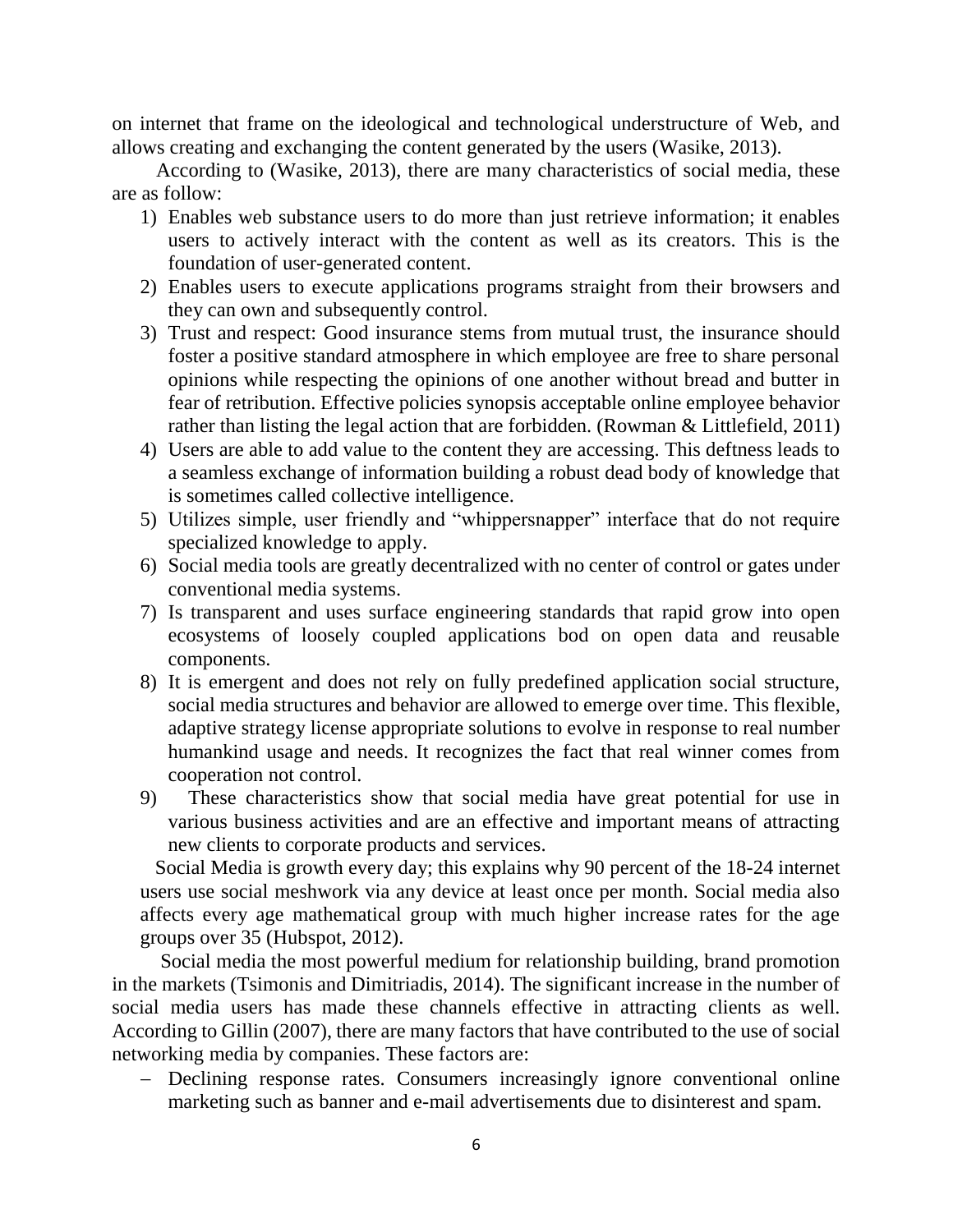- Technology developments. The developing IT infrastructures, new tools, and an increasing online population contribute to social media attractiveness.
- Demographic shifts. People, especially young individuals, have moved online and the use of traditional media channels has declined.
- Client preference. Trust is important on the internet and people trust their friends and other internet users more than companies.
- Low cost. A viral campaign can produce many more engaged clients than a television campaign at a much lower cost.

Companies started to realize that social networking sites can be a great source of strategic benefits to them. It is forecasted that World Wide Web, of which social networking is part, will replace emails, instant messaging, and collaboration programs such as Microsoft SharePoint in the not-too-distant future [\(Moqbel Murad &](https://www.emeraldinsight.com/author/Moqbel%2C+Murad) Moqbel [Saggi &](https://www.emeraldinsight.com/author/Nevo%2C+Saggi) [Ned Kock,](https://www.emeraldinsight.com/author/Kock%2C+Ned) 2013). The communication social networking sites can provide users with, but are not express to, email, single file sharing, blogging, instant messaging, treatment groups, and chatting.

The internet today is the most exciting digital world for people's concerns in general, and it represents the most sophisticated and perhaps profitable business world. This applies to all platforms and channels that operate on the Internet, including social media platforms. Social media applications today cover important areas in the business world such as: marketing, client relationship management (CRM), knowledge sharing, collaborative activities, organizational communication, and Education and training. These applications are shown in table 1.

| <b>Application</b>                    | <b>Related areas</b>                      |  |  |  |  |
|---------------------------------------|-------------------------------------------|--|--|--|--|
| <b>Marketing</b>                      |                                           |  |  |  |  |
|                                       | Consumer communication and recommendation |  |  |  |  |
|                                       | Consumer trust                            |  |  |  |  |
|                                       | Consumer attitude and behavior            |  |  |  |  |
|                                       | <b>Branding</b>                           |  |  |  |  |
|                                       | Marketing management                      |  |  |  |  |
| <b>Client relationship management</b> |                                           |  |  |  |  |
|                                       | Relation quality and client satisfaction  |  |  |  |  |
|                                       | Client experiences                        |  |  |  |  |
|                                       | Client knowledge                          |  |  |  |  |
|                                       | Management and trust cultivation          |  |  |  |  |
| <b>Knowledge sharing</b>              |                                           |  |  |  |  |
|                                       | Professional virtual community            |  |  |  |  |
|                                       | Motivation                                |  |  |  |  |
|                                       | <b>Emergency cases</b>                    |  |  |  |  |
|                                       | Impacts                                   |  |  |  |  |
| <b>Collaborative activities</b>       |                                           |  |  |  |  |
|                                       | Product design and project operation      |  |  |  |  |
|                                       | Leering                                   |  |  |  |  |

# **Table 1: Social media applications**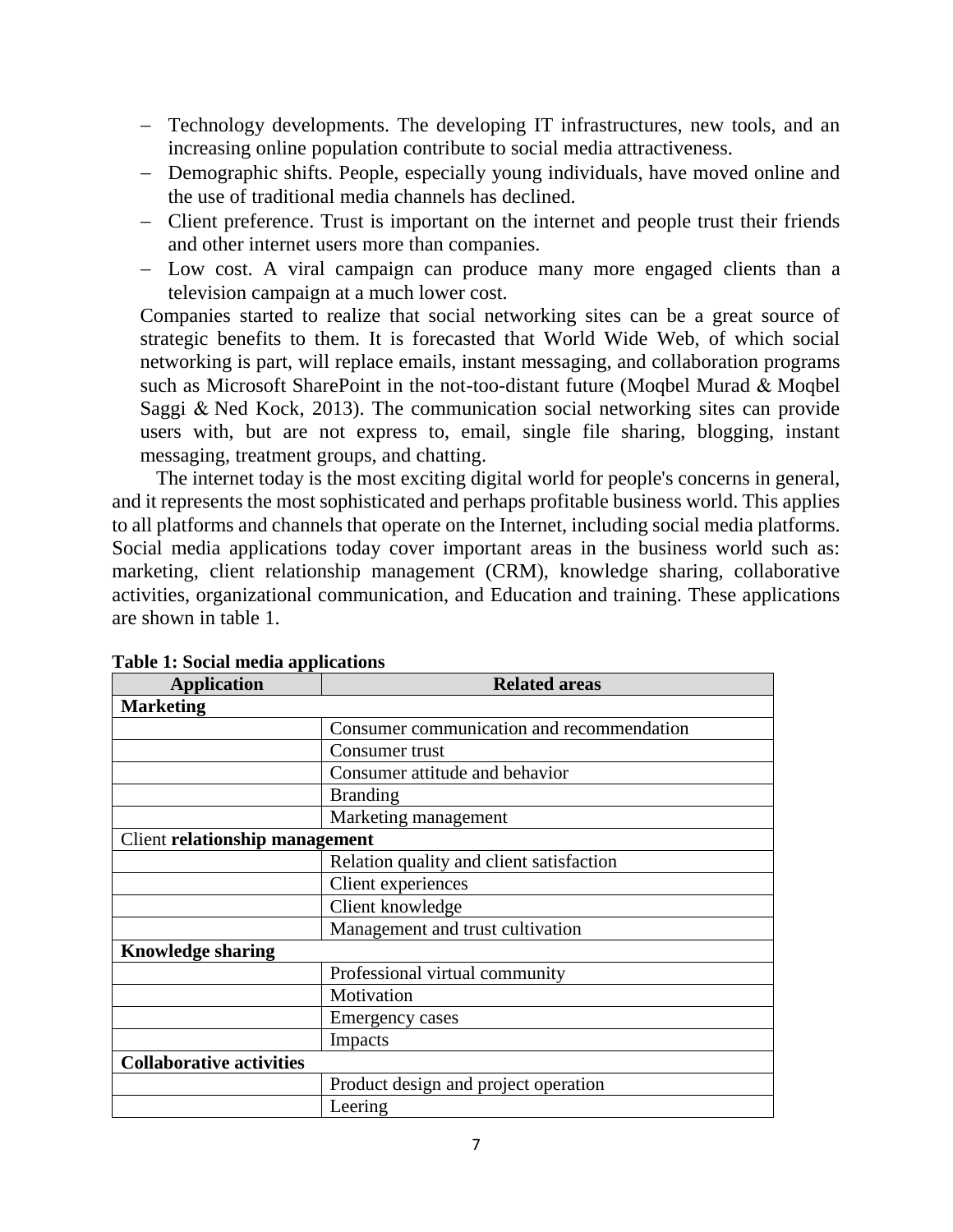|                                   | Cooperative behavior                       |
|-----------------------------------|--------------------------------------------|
| <b>Organization communication</b> |                                            |
|                                   | Communication enhancement                  |
|                                   | Government and public sector               |
| <b>Education and training</b>     |                                            |
|                                   | Pedagogical role                           |
|                                   | Teaching/learning environment              |
|                                   | Curriculum development                     |
|                                   | <b>Educational instructions/facilities</b> |
| <b>Others</b>                     |                                            |
|                                   | Tourist industry                           |
|                                   | Public relationships                       |
|                                   | Medical sector                             |

In Jordan, there is a strong trend towards the use of the Internet and social media. This trend is clearly reflected in the increased number of subscribers to social networking sites and blogging groups. Statistics indicate that the number of Internet users in Jorden at the end of 2017 was about 8,7 million users about 50% of the population (according to Jordanian [Census Bureau,](http://www.census.gov/) The population estimate is 8 million in 2018). In the same time, number of Facebook subscribers was 3.5 million users or 53.5% of the population, if we look at the table (2), we can see that the percentage of Internet communication is increasing at a high rate. The Internet has become a major thing at this time.

| Year                                                 | <b>Users</b> | <b>Population</b> | % Pop. |
|------------------------------------------------------|--------------|-------------------|--------|
| 2000                                                 | 127,300      | 5,282,558         | 2.4 %  |
| 2002                                                 | 457,000      | 5,282,558         | 8.7 %  |
| 2005                                                 | 600,000      | 5,282,558         | 11.4 % |
| 2007                                                 | 796,900      | 5,375,307         | 14.8 % |
| 2008                                                 | 1,126,700    | 6,198,677         | 18.2%  |
| 2009                                                 | 1,595,200    | 6,269,285         | 25.4 % |
| 2010                                                 | 1,741,900    | 6,407,085         | 27.2 % |
| 2012                                                 | 2,481,940    | 6,508,887         | 38.1 % |
| 2015                                                 | 5,700,000    | 6,623,279         | 86.1%  |
| 2016                                                 | 5,700,000    | 7,747,800         | 73.6 % |
| Source: https://www.internetworldstats.com/me/jo.htm |              |                   |        |

**Table (2): Internet growth and population statistics:**

.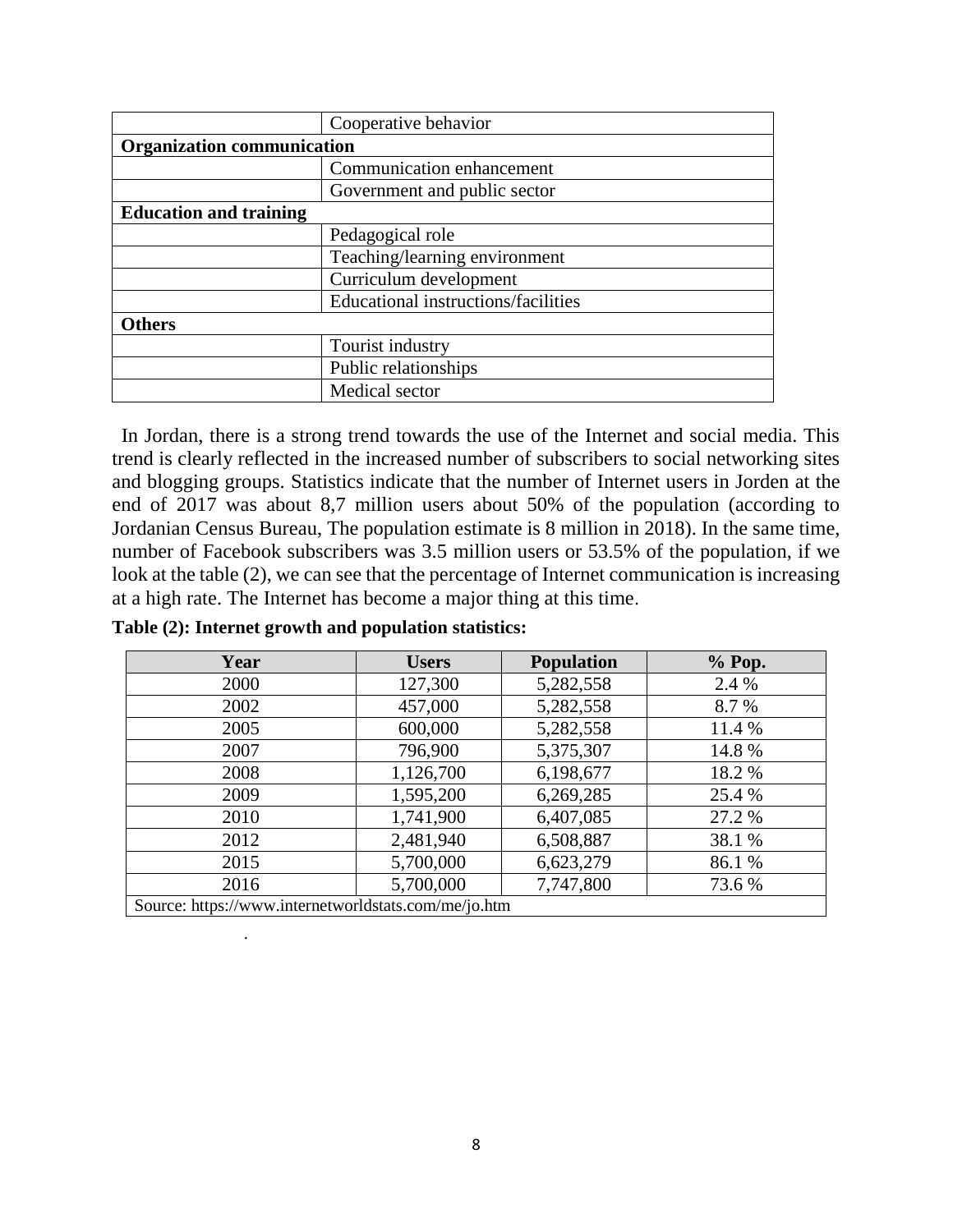### **2. Attracting the new clients**

The work on developing and finding new ways to attract new customers is one of the important responsibilities of the insurance clients, especially in the competitive market in Jordan. Increasing the number of social media users offers real opportunities to attract clients and establish strong relationships with them. Companies are dependent on new clients to renew and generate new demand for products and services, including insurance companies. For the continuity of companies, clients must be maintained and new clients must be continuously and permanently, clients must be served as a target group and a key objective of ensuring the sustainability and continuity of the organization, Because it is the main factor that ensures the operation of the sales process, and increase its size, which maximizes profits, and achieves the main objective of the organization or investment project on the basis, especially in the intense competition from companies operating in the same sector, the importance of this aspect we chose to highlight directly the objectives sought by the client service department in all operating sectors, clients should be satisfied and gain confidence and willingness to continue to deal with the organization to ensure that they are able to benefit from the material benefits they receive from them, in return for the goods and services provided by the organization, which directly reflects the sales force and achieves competitive advantage among other organizations operating in the same sector , respond to all queries posed by clients in a timely manner, where it responds to an appropriate response. The delivery of goods on time, and the fulfillment of the promises and commitments made by the company to avoid loss of client confidence, good treatment, good and humane that are appropriate to clients and their level, and non-discrimination on any basis; ethnic, religious, or sexual. Providing high quality goods and services, and to ensure the reliability and reliability of financial transactions in particular, to attract and win new clients by building a strong reputation for the organization, and applying core values accurately, increasing the number of clients, and increasing the volume of sales and profits. Employ should select a group of capable employees to deal with people continuously and in an appropriate manner.

# **Advantages of E-Insurance**

The advantages and benefits of e- insurance are investigable from three perspectives of "Incurrence", "under contract agencies", and "policyholder":

- 1. More speed, in the process of issuing insurance policy.
- 2. Increasing the accuracy in the insurance activities
- 3. Upgrading mechanized insurance system, according to the latest hardware and software facilities.
- 4. Eliminating costly and time-consuming stages.
- 5. Reducing the office space of insurance companies.
- 6. Encouraging policyholders to further use of insurance affairs through a perfect Informing.
- 7. Facilitating the insurance affairs such as documents, reporting.
- 8. The possibility of further controlling and managing the affairs of insurance.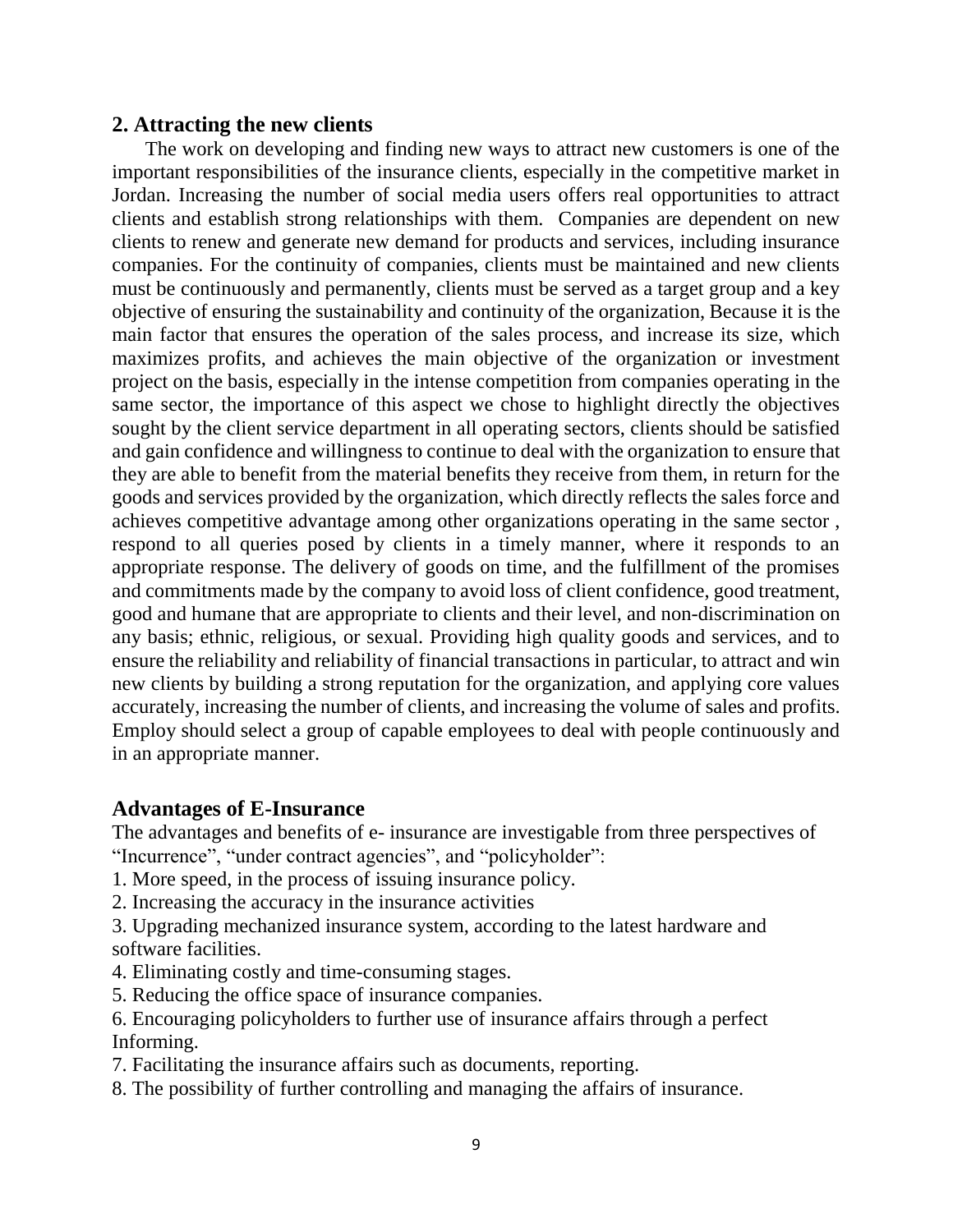9. The possibility of intelligent performing of some insurance processes such as introducing the policyholder to the medical centers, only by phone or internet.

- 10. Inhibiting fraud and forgery.
- 11. Exact analyzing the costs.
- 12. Integration of mechanized insurance systems in all branches, insurance website.

# **The fieldstudy**

This section includes a field study to determine the impact of social media on attracting customers in insurance companies. The researcher will present this section through the following paragraphs.

**- Variables of study:** This study included two types of variables: social media variables (independent variables) that consist of three variables (content, new offers, and social media tools) that companies can use to attract customers. And attract new customers (dependent variables) which include three variables (responding to client needs, persuasion of the client, and building client trust). Figure 1 shows the model and hypotheses (H1, H1a, H1b, H1c) of the study.

# **Figure 1: Model of the study**



**- population and sample:** The population of the study is determined by all individuals who need the services of the insurance companies and use social media to obtain these services as new clients. The study sample consisted of individuals who visited the company's website during the month of April of 2018. The total number of respondents was 300 who answered the questionnaire posted on the company's website.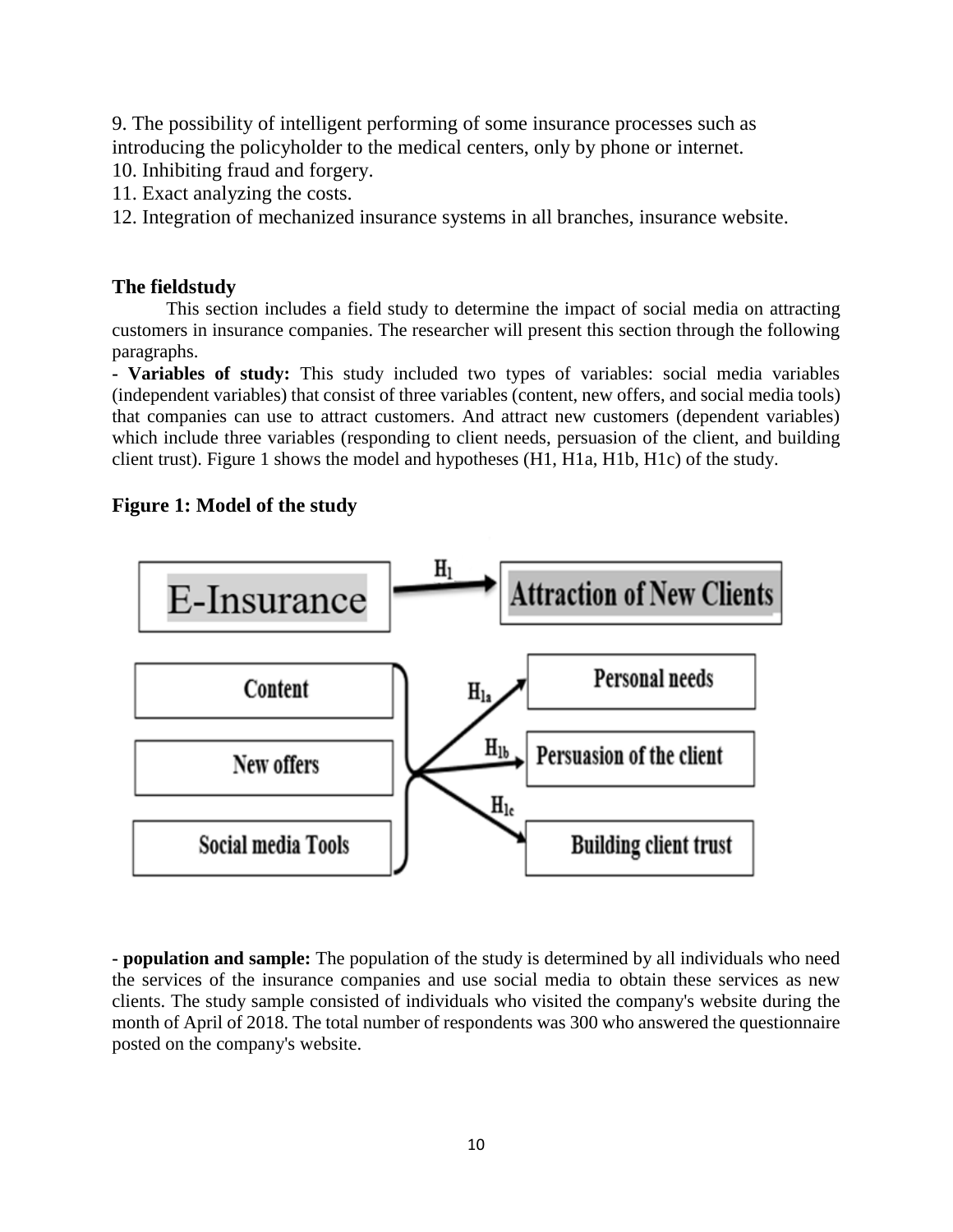**- Questionnaire:** In order to implement the study, a questionnaire was developed and used to obtain data from visitors to the social media of an insurance company. The questionnaire included statements covering the independent and dependent study variables.

#### **- Hypotheses of the study**

H1: There is statistically significant effect of E-Insurance dimensions (content, new offers, and tools) on responding to personal needs in the Insurance Companies.

This hypothesis is divided into three sub-hypotheses according to dimensions of E-Insurance (content, new offers, and social media tools).

H1a: There is statistically significant effect of E-Insurance dimensions (content, new offers, and tools) on responding to personal needs in the Insurance Companies.

H1b: There is statistically significant effect of E-Insurance dimensions (content, new offers, and tools) on responding to Persuasion of the client in the Insurance Companies.

H1c: There is statistically significant effect of E-Insurance dimensions (content, new offers, and tools) on responding to Building client trust in the Insurance Companies.

#### **Hypotheses test**

In hypotheses test, two steps were conducted. In the first step, researcher sought to test the relationship between social media dimensions (content, new offers, tools) and attracting new clients, in this step, two statistical tools (correlation coefficient R, and determination coefficient  $R<sup>2</sup>$ ) were used. In the second step, the effect of social media dimensions on attracting the new clients was determined. The regression analysis and the slope parameter (beta) were used to determine the effect of each dimension of the social media on each component of the new clients. Finally, to test the effect of two mediating variables (age of the client, client's location) on the relationship between social media dimensions and attracting new clients, researcher used the three step model (age and location of the client) and Sobel test for this purpose. The hypothesis test will be presented in the following paragraphs.

**H1**: There is statistically significant effect of social media dimensions (content, new offers, tools) on responding to personal needs in the study company. This hypothesis is divided into three subhypotheses (H1a, H1b, and H1c) according to dimensions of Social Media (Content, new offers, Social media Tools).

**H1a**: There is statistically significant effect of social media dimensions (content, new offers, and tools) on responding to personal needs in the insurance company concerned with the study.

Table (3) shows that there is a strong relationship between the three dimensions of social media (content, new offers, tools) on responding to personal needs.

The correlation coefficient, which determines the strength and direction of the relationship between the dimensions of social communication and response to personal needs, was for the content of social media (0.876), new offers (0.879) and social media tools (0.883), while the determination coefficients of these three social media dimensions were (0.768), (0.773) , and (0.779) respectively.

A strong relationship is a good indicator of the significance of the study model to be used to determine the impact of social media dimensions on responding to the personal needs of new clients.

The table 3 shows through beta values that there is a positive effect of these dimensions. Where the value of beta was (0.789) for content, and (0.779) for new offers, for social media tools at the level of significance  $(0.834)$  at significant level (p-value $<0.05$ ). To determine the overall effect of the three dimensions of the social media together, the multiple regression analysis was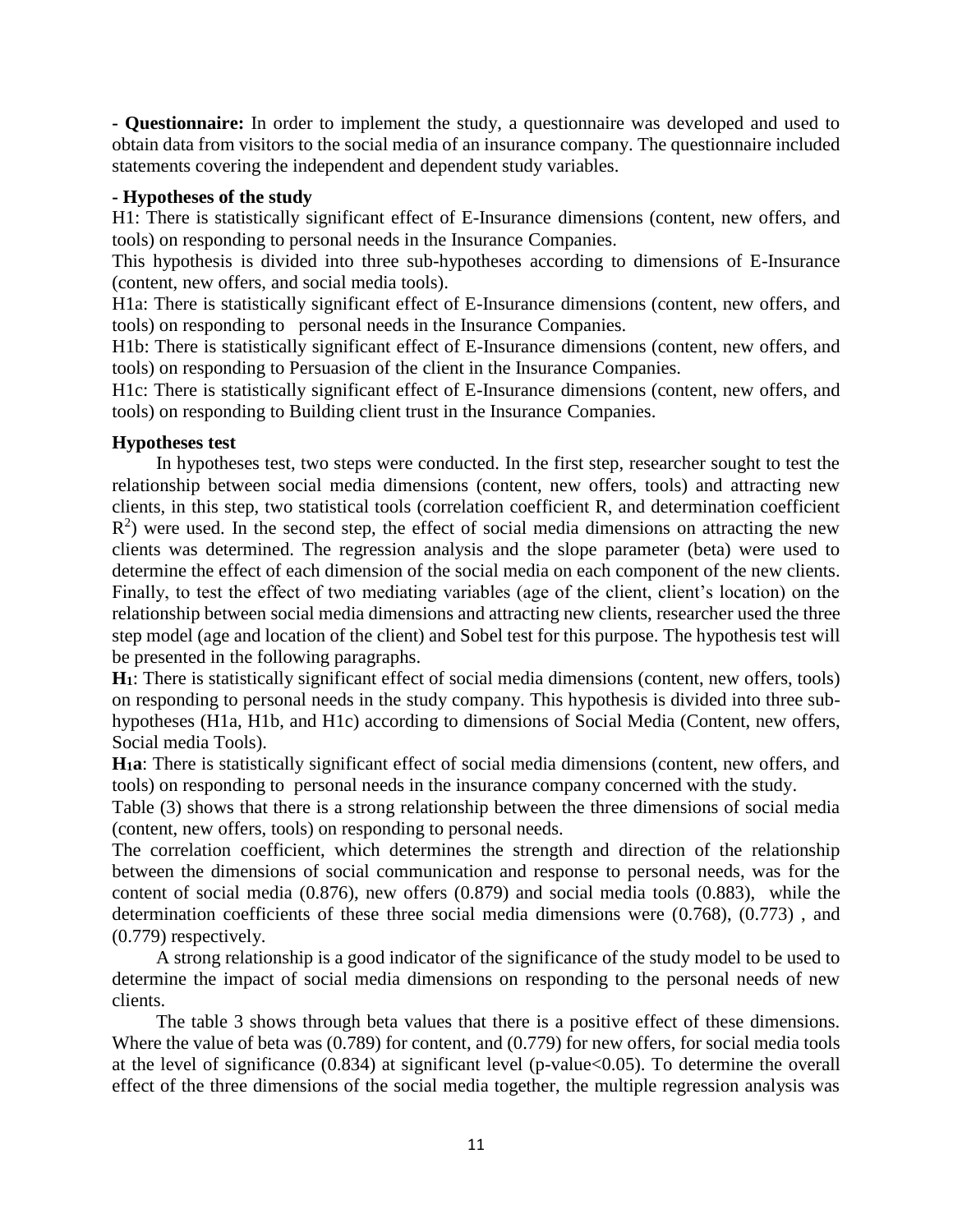used. Table (3) indicates that there is a positive effect of social media on responding to the personal needs of new clients.

| <b>Dimensions</b>            | R       |       |          | $\mathbf{R}^2$ |       |  | T      | <b>Sig</b> |
|------------------------------|---------|-------|----------|----------------|-------|--|--------|------------|
|                              | Content |       | 0.876    | 0.768          | 0.789 |  | 31.421 | 0.000      |
| New offers                   |         | 0.879 |          | 0.773          | 0.779 |  | 31.847 | 0.000      |
| Social media tools           |         | 0.883 |          | 0.779          | 0.834 |  | 32.430 | 0.000      |
| For all the four dimensions: |         |       |          |                |       |  |        |            |
| R                            |         |       |          |                |       |  |        | Sig        |
| 0.914                        | 0.834   |       | 1522.389 |                | 0.873 |  |        | 0.000      |

**Table (3): Effect of social media dimensions on responding to personal needs**

**H1b**: There is statistically significant effect of social media dimensions (content, new offers, and tools) on responding to persuasion of the client in the insurance company concerned with the study.

Table (4) Shows that there is a strong relationship between the three dimensions of social media (content, new offers, tools) on responding to persuasion of the client.

The correlation coefficient, which determines the strength and direction of the relationship between the dimensions of social communication and response to persuasion of the client, was for the content of social media (0.266), new offers (0.245) and social media tools (0.365), while the determination coefficients of these three social media dimensions were (0.768), (0.773) , and (0.779) respectively.

A strong relationship is a good indicator of the significance of the study model to be used to determine the impact of social media dimensions on responding to the personal needs of new clients.

The table (4) shows through beta values that there is a positive effect of these dimensions. Where the value of beta was (0.296) for content, and (0.270) for new offers, for social media tools at the level of significance (0.386) at significant level (p-value<0.05). To determine the overall effect of the three dimensions of the social media together, the multiple regression analysis was used. Table (4) indicates that there is a positive effect of social media on responding to the persuasion of the client of new clients.

| <b>Dimensions</b>            |                |       | $\bf R$ | $\mathbf{R}^2$ |       |       | T     | <b>Sig</b> |
|------------------------------|----------------|-------|---------|----------------|-------|-------|-------|------------|
| Content                      |                | 0.266 |         | 0.768          | 0.296 |       | 5.026 | 0.000      |
| New offers                   |                | 0.245 |         | 0.773          | 0.270 | 4.355 |       | 0.000      |
| Social media tools           |                | 0.365 | 0.779   | 0.386          |       | 7.184 | 0.000 |            |
| For all the four dimensions: |                |       |         |                |       |       |       |            |
| R                            | $\mathbf{R}^2$ |       |         | F              |       |       |       | Sig        |
| 0.915                        | 0.837          |       |         | 508.507        |       |       |       | 0.000      |

**Table (4): Effect of social media dimensions on responding to persuasion of the client**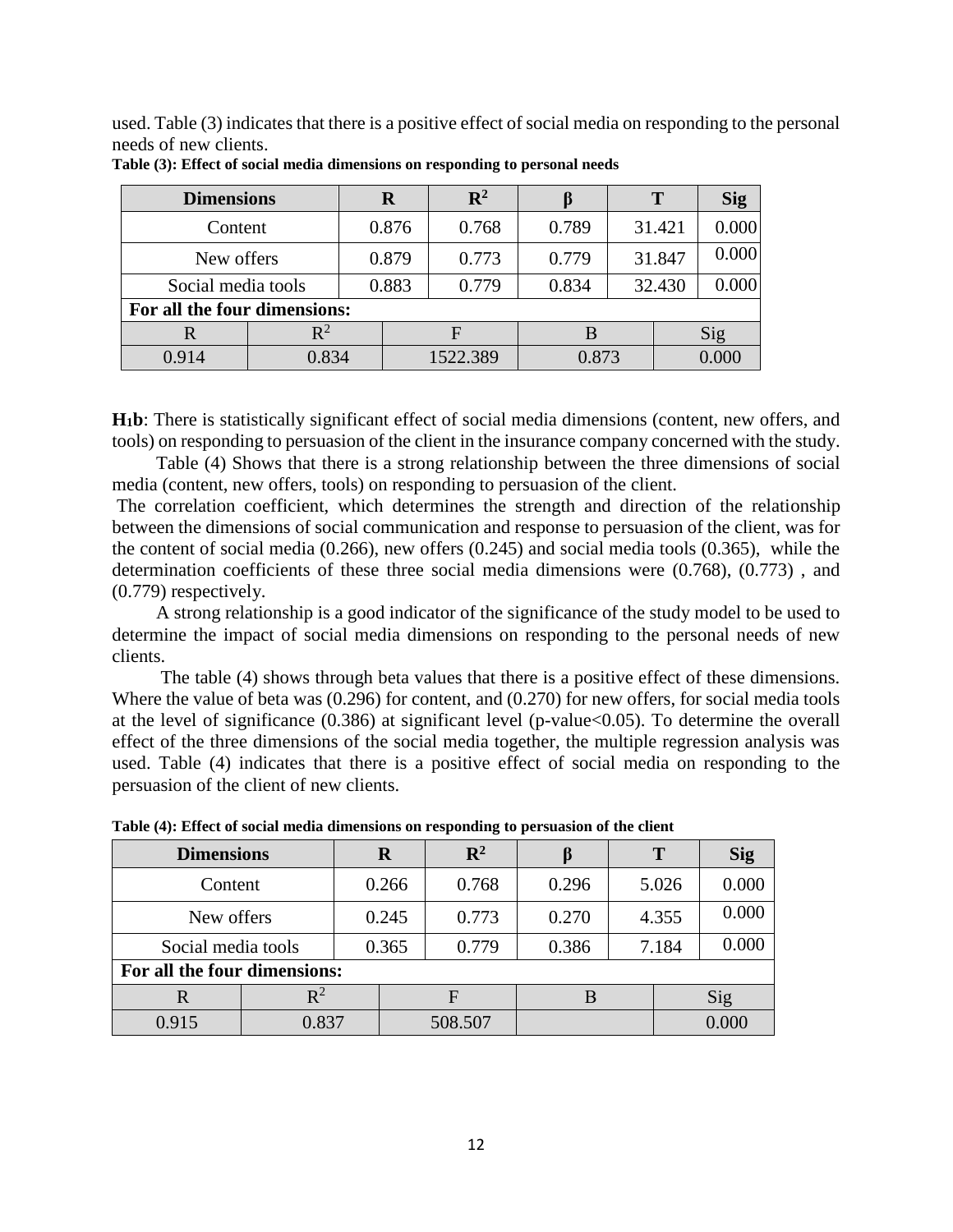**H1c**: There is statistically significant effect of social media dimensions (content, new offers, and tools) on responding to Building client trust in the insurance company concerned with the study.

Table (5) Shows that there is a strong relationship between the three dimensions of social media (content, new offers, tools) on responding to building client trust.

The correlation coefficient, which determines the strength and direction of the relationship between the dimensions of social communication and response to building client trust, was for the content of social media (0. 451), new offers (0. 231) and social media tools (0. 251), while the determination coefficients of these three social media dimensions were (0. 076), (0. 081), and (0. 073) respectively. A strong relationship is a good indicator of the significance of the study model to be used to determine the impact of social media dimensions on responding to the building client trust of new clients.

The table (5) shows through beta values that there is a positive effect of these dimensions. Where the value of beta was (0. 439) for content, and (0. 222) for new offers, for social media tools at the level of significance (0. 233) at significant level (p-value<0.05). To determine the overall effect of the three dimensions of the social media together, the multiple regression analysis was used. Table (5) indicates that there is a positive effect of social media on responding to the building client trust of new clients.

| <b>Dimensions</b>            |           |  | R     | $\mathbf{R}^2$          |       |  | T     | <b>Sig</b> |  |
|------------------------------|-----------|--|-------|-------------------------|-------|--|-------|------------|--|
| Content                      |           |  | 0.451 | 0.076                   | 0.439 |  | 0.439 | 0.000      |  |
| New offers                   |           |  | 0.231 | 0.081                   | 0.222 |  | 0.222 | 0.005      |  |
| Social media tools           |           |  | 0.251 | 0.073<br>0.233<br>0.233 |       |  | 0.001 |            |  |
| For all the four dimensions: |           |  |       |                         |       |  |       |            |  |
|                              | $\rm R^2$ |  | F     |                         |       |  |       | Sig        |  |
| 0.862                        | 0.743     |  |       | 284.520                 |       |  |       | 0.000      |  |

**Table (5): Effect of social media dimensions on building client trust**

#### **Discussion**

 Social media has become an important means of promoting the company's services, improving service to existing customers and attracting new customers. This study attempted to reveal the impact of the company in achieving its objectives of attracting customers through social media. The results of the study revealed that there was a strong and moderate effect of social media on attracting new clients, which was confirmed by respondents' responses. This study identifies three dimensions of social media (s) that can be used by the company to attract customers. These dimensions were confirmed by other studies (Carolyn Heller Baird, Gautam Parasnis, (2011) "From social media to social customer relationship management").

 Regarding to **H1a**, There is statistically significant effect of social media dimensions (content, new offers, and tools) on responding to personal needs in the insurance company concerned with the study.

This hypothesis is divided into three sub-hypotheses according to dimensions of social media (content, new offers, and social media tools), this study recommends that the insurance company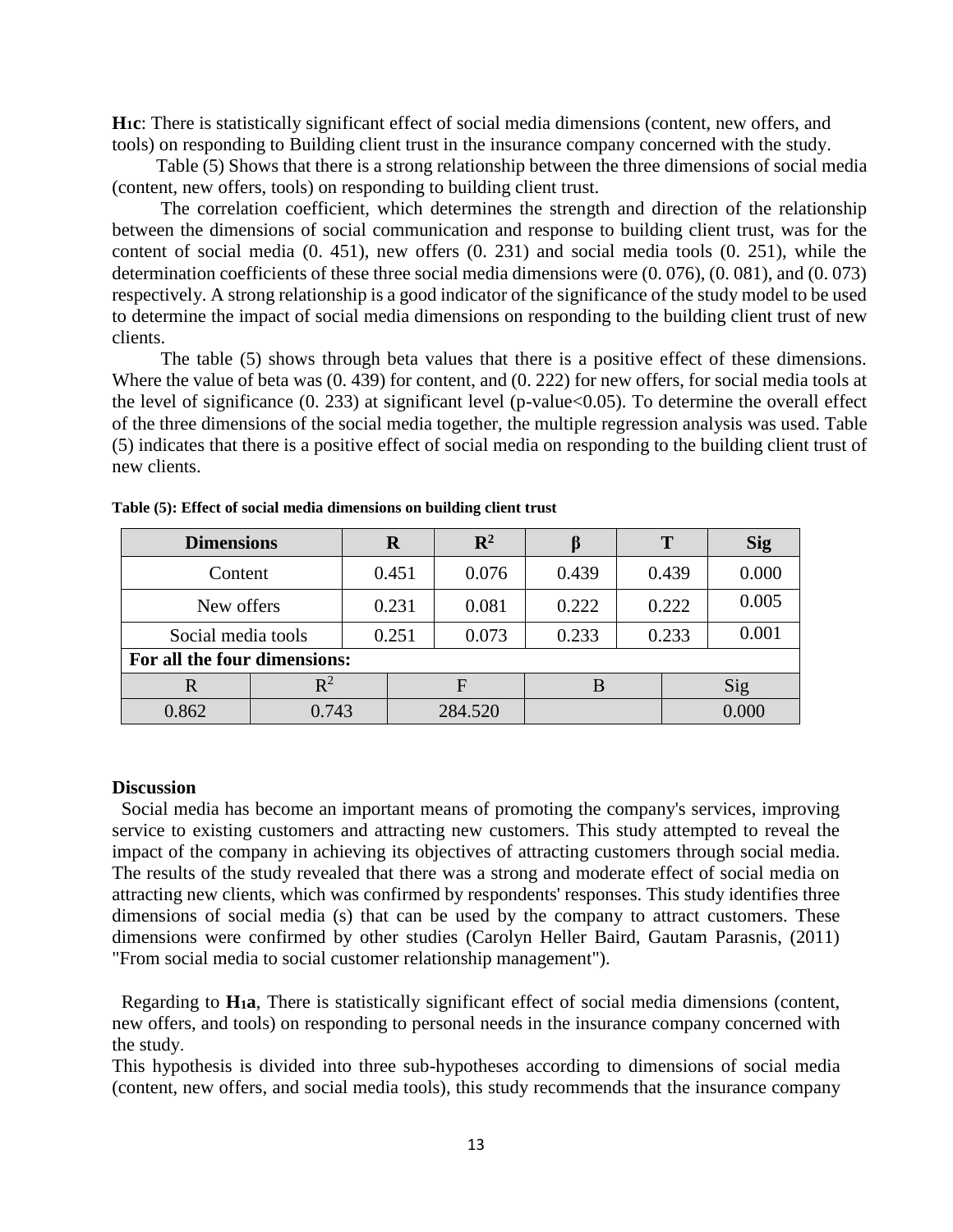concerned with the study continuously improve its programs to enrich content and diversify offers and social media tools to achieve higher levels of client attraction new.

According to the **H1b**, there is statistically significant effect of social media dimensions (content, new offers, and tools) on persuading clients in the insurance company concerned with the study. This study recommends that the company should develop the content of its messages and offers new offers to accelerate the process of attracting clients to the company's services.

Regarding to **H1c**, There is statistically significant effect of Social Media dimensions (content, new offers, and tools) on building client's trust in the insurance company concerned with the study. The study recommends that the insurance company concerned with the study increases the use of tools available on its website to employ these tools to attract new clients. The launch of new initiatives and wide publicity helps connect existing and potential clients with their programs and services.

### **Recommendations**

 The following recommendations are presented to the insurance company concerned with the study and other insurance companies can benefit from them.

- 1. This study recommends that the insurance company concerned with the study and other insurance companies continuously must improve its products and use social media tools to achieve higher levels of attracting new clients.
- 2. This study recommends that the company should develop the content of its messages and presents new offers to accelerate the process of attracting clients to the company's services.
- 3. The study recommends that the insurance company concerned with the study and other insurance companies should increase the use of tools available on its website to employ these tools to attract new clients.
- 4. This study recommends that the insurance company concerned with the study and other insurance companies should expand its services to cover different population groups who are targeted to the services and programs of the company.
- 5. This study considers that the company has to pay attention to the governorates Jordan and that the offers should be directed to all Jordanians in all their cities.